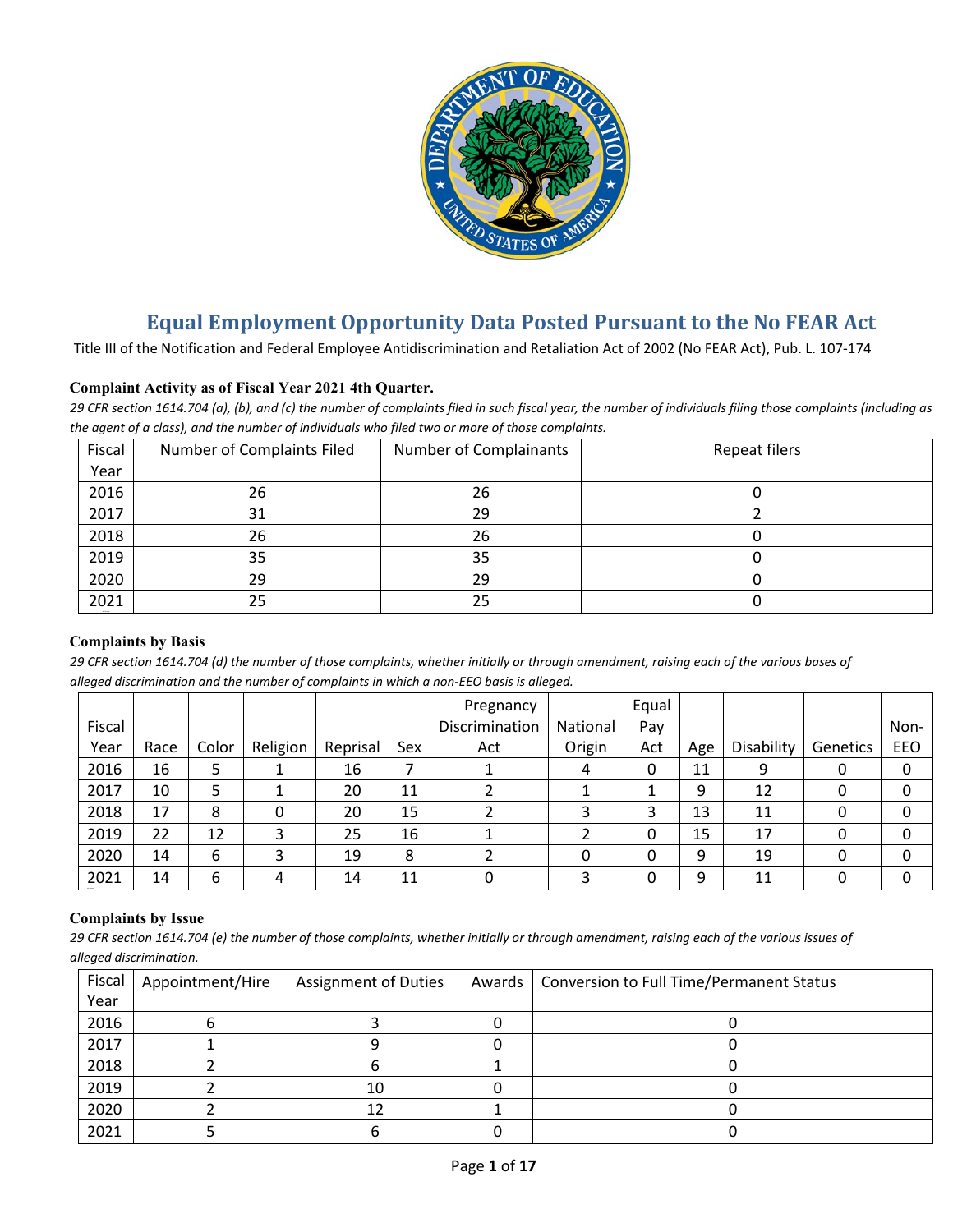## **Complaints by Issue Continued**

*29 CFR section 1614.704 (e) the number of those complaints, whether initially or through amendment, raising each of the various issues of alleged discrimination.*

| Fiscal | Demotion | Reprimand | Suspension | Removal | <b>Disciplinary Warning</b> | <b>Other Disciplinary Action</b> |
|--------|----------|-----------|------------|---------|-----------------------------|----------------------------------|
| Year   |          |           |            |         |                             |                                  |
| 2016   |          |           |            |         |                             |                                  |
| 2017   |          |           |            |         |                             |                                  |
| 2018   |          |           |            |         |                             |                                  |
| 2019   |          |           |            |         |                             |                                  |
| 2020   |          |           |            |         |                             |                                  |
| 2021   |          |           |            |         |                             |                                  |

## **Complaints by Issue Continued**

*29 CFR section 1614.704 (e) the number of those complaints, whether initially or through amendment, raising each of the various issues of alleged discrimination.*

| Fiscal | Duty  | Performance | Examination/ | Non-Sexual | Sexual     | Medical     | Pay       | Promotion/    |
|--------|-------|-------------|--------------|------------|------------|-------------|-----------|---------------|
| Year   | Hours | Evaluation/ | Test         | Harassment | Harassment | Examination | Including | Non-Selection |
|        |       | Appraisal   |              |            |            |             | Overtime  |               |
| 2016   |       |             |              | 10         |            |             |           |               |
| 2017   |       |             |              | 14         |            |             |           |               |
| 2018   |       | 11          |              | 17         |            |             |           |               |
| 2019   |       | 13          |              | 21         |            |             |           |               |
| 2020   | 0     |             |              | 17         |            |             |           |               |
| 2021   |       |             |              | 14         |            |             |           |               |

#### **Complaints by Issue Continued**

*29 CFR section 1614.704 (e) the number of those complaints, whether initially or through amendment, raising each of the various issues of alleged discrimination.*

| Fiscal | Reassignment | Reassignment   Reasonable |               | Reinstatement | Religious     | Retirement | Sex          |
|--------|--------------|---------------------------|---------------|---------------|---------------|------------|--------------|
| Year   | Denied       | Directed                  | Accommodation |               | Accommodation |            | Stereotyping |
| 2016   |              |                           |               |               |               |            |              |
| 2017   |              |                           |               |               |               |            |              |
| 2018   |              |                           |               |               |               |            |              |
| 2019   |              |                           | 11            |               |               |            |              |
| 2020   |              |                           |               |               |               |            |              |
| 2021   |              |                           |               |               |               |            |              |

# **Complaints by Issue Continued**

*29 CFR section 1614.704 (e) the number of those complaints, whether initially or through amendment, raising each of the various issues of alleged discrimination.*

| Fiscal | Telework | Termination | Terms/Conditions of Employment | Time and Attendance | <b>Training</b> | Other |
|--------|----------|-------------|--------------------------------|---------------------|-----------------|-------|
| Year   |          |             |                                |                     |                 |       |
| 2016   |          |             |                                |                     |                 |       |
| 2017   |          |             |                                |                     |                 |       |
| 2018   |          |             | 10                             |                     |                 |       |
| 2019   |          |             |                                | 10                  |                 |       |
| 2020   |          |             |                                |                     |                 |       |
| 2021   |          |             |                                |                     |                 |       |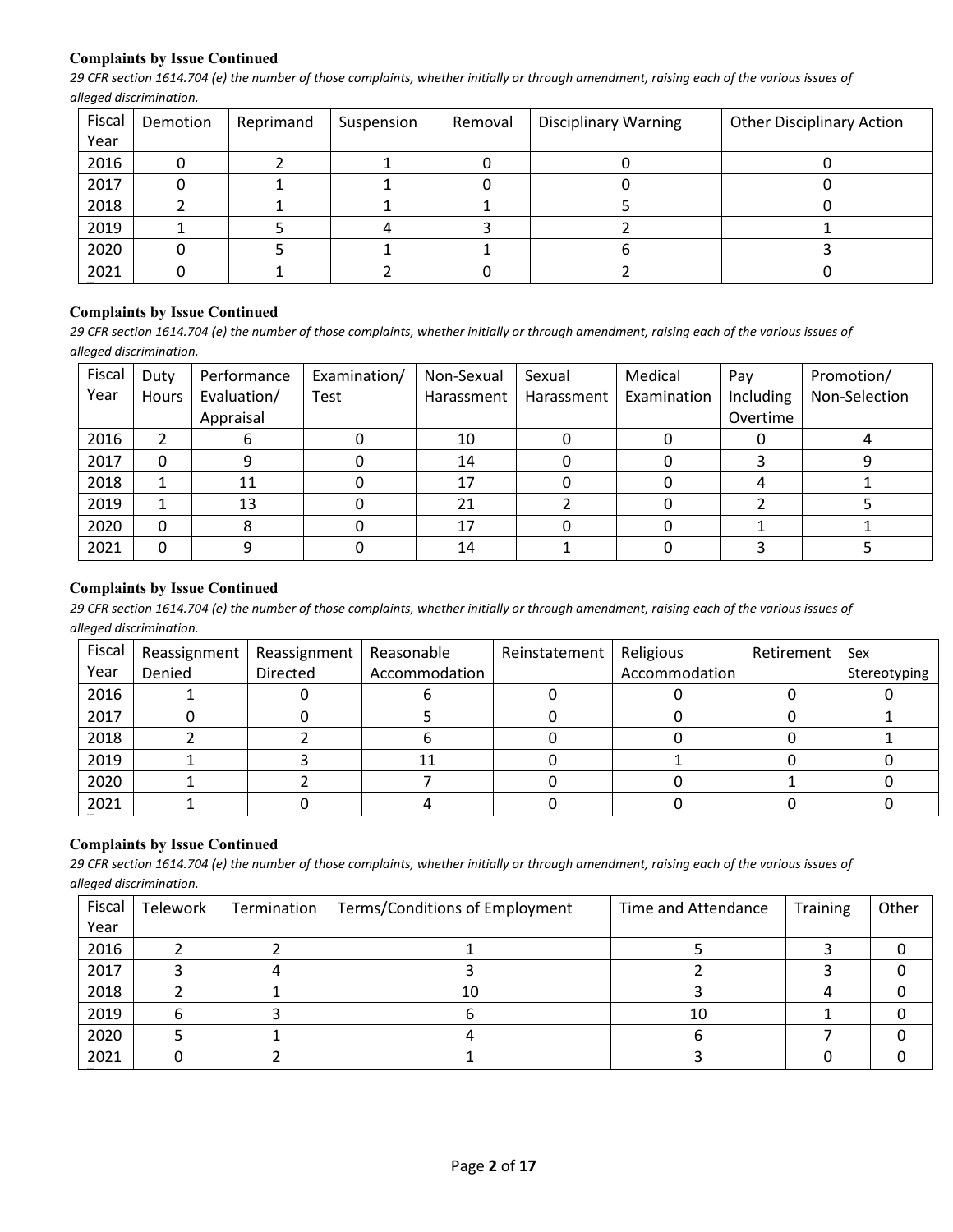# **Complaints pending (***for any length of time***) during fiscal year**

*Processing Time. Sec. 1614.704(f1) the average length of time it has taken an agency to complete, respectively, investigation and final action*

| Fiscal<br>Year | Average number of days in investigation | Average number of days in final action |
|----------------|-----------------------------------------|----------------------------------------|
| 2016           | 259.37                                  | 44.56                                  |
| 2017           | 215.23                                  | 29.69                                  |
| 2018           | 323.44                                  | 42.00                                  |
| 2019           | 267.30                                  | 68.32                                  |
| 2020           | 252.16                                  | 78.05                                  |
| 2021           | 292.24                                  | 112.83                                 |

## **Complaints pending (***for any length of time***) during fiscal year where hearing was requested**

*Processing Time. Sec. 1614.704(f2) the average length of time it has taken an agency to complete, respectively, investigation and final action*

| Fiscal<br>Year | Average number of days in investigation | Average number of days in final action |
|----------------|-----------------------------------------|----------------------------------------|
| 2016           | 292.56                                  | 38.67                                  |
| 2017           | 179.50                                  | 10.17                                  |
| 2018           | 266.00                                  | 7.83                                   |
| 2019           | 246.42                                  | 4.96                                   |
| 2020           | 246.20                                  | 4.60                                   |
| 2021           | 266.89                                  | 14.11                                  |

# **Complaints pending (***for any length of time***) during fiscal year where hearing was not requested**

*Processing Time. Sec. 1614.704(f3) the average length of time it has taken an agency to complete, respectively, investigation and final action*

| Fiscal | Average number of days in investigation | Average number of days in final action |
|--------|-----------------------------------------|----------------------------------------|
| Year   |                                         |                                        |
| 2016   | 224.22                                  | 50.44                                  |
| 2017   | 245.86                                  | 46.43                                  |
| 2018   | 357.90                                  | 62.50                                  |
| 2019   | 305.85                                  | 176.93                                 |
| 2020   | 267.56                                  | 165.67                                 |
| 2021   | 320.75                                  | 211.56                                 |

# **Complaints Dismissed by Agency**

*Processing Time. Sec. 1614.704(g) the average length of time such complaints had been pending prior to dismissal*

| Fiscal | Total complaints dismissed by Agency | Average days pending prior to dismissal |
|--------|--------------------------------------|-----------------------------------------|
| Year   |                                      |                                         |
| 2016   | 4                                    | 92.25                                   |
| 2017   |                                      | 204.29                                  |
| 2018   | 6                                    | 187.17                                  |
| 2019   | $\overline{2}$                       | 353.00                                  |
| 2020   | 5                                    | 489.80                                  |
| 2021   | 4                                    | 14.00                                   |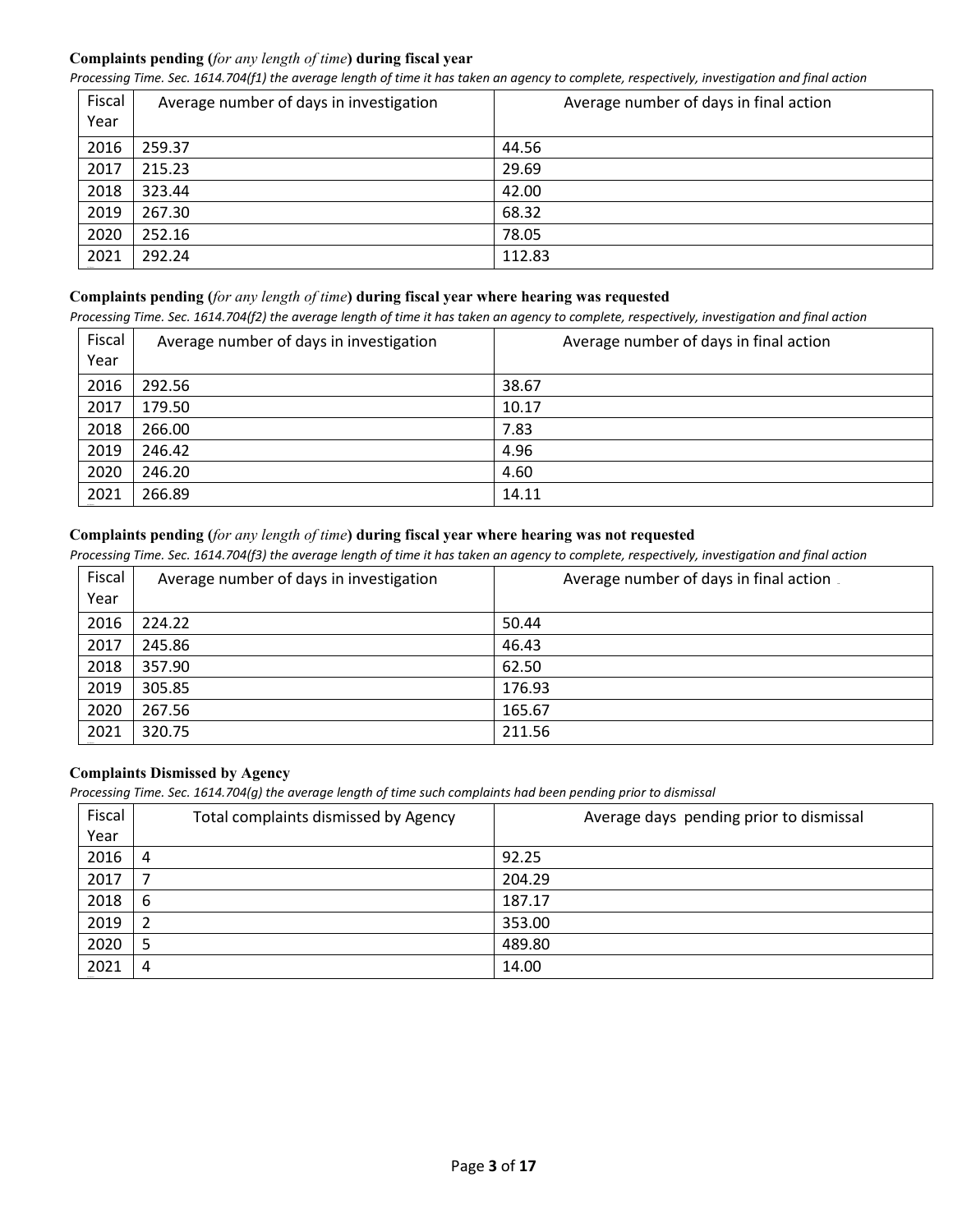#### **Complaints Withdrawn by Complainants**

*Processing Time. Sec. 1614.704(h) the number of complaints withdrawn by complainants*

| Fiscal | Total complaints withdrawn by complainants |
|--------|--------------------------------------------|
| Year   |                                            |
| 2016   | 0                                          |
| 2017   | 2                                          |
| 2018   | 0                                          |
| 2019   | 3                                          |
| 2020   | ⇁                                          |
| 2021   | 0                                          |

# **Total Final Actions Finding Discrimination**

*Processing Time. Sec. 1614.704(i) the total number of final actions by an agency rendered in such fiscal year involving a finding of discrimination* 

| Fiscal | <b>Total Count of</b> | Total                 | <b>Total Count of</b> | Total                 | <b>Total Count of</b> | Total                |
|--------|-----------------------|-----------------------|-----------------------|-----------------------|-----------------------|----------------------|
| Year   | <b>Final Actions</b>  | Percentage of         | <b>Final Actions</b>  | Percentage of         | <b>Final Actions</b>  | Percentage of        |
|        | Finding               | <b>Final Actions</b>  | Finding               | <b>Final Actions</b>  | Finding               | <b>Final Actions</b> |
|        | <b>Discrimination</b> | Finding               | <b>Discrimination</b> | Finding               | <b>Discrimination</b> | Finding              |
|        |                       | <b>Discrimination</b> | without a             | <b>Discrimination</b> | after a hearing       | Discrimination       |
|        |                       |                       | hearing               | without a             |                       | after a hearing      |
|        |                       |                       |                       | hearing               |                       |                      |
| 2016   | $\Omega$              | 0%                    | 0                     | 0%                    | 0                     | 0%                   |
| 2017   |                       | 100%                  |                       | 100%                  | 0                     | 0%                   |
| 2018   | 0                     | 0%                    | 0                     | 0%                    | 0                     | 0%                   |
| 2019   | 0                     | 0%                    | 0                     | 0%                    | 0                     | 0%                   |
| 2020   | 0                     | 0%                    | 0                     | 0%                    | 0                     | 0%                   |
| 2021   |                       | 100%                  |                       | 100%                  | 0                     | 0%                   |

#### **Findings of Discrimination Rendered by Basis**

| Fiscal | Race by | Race by    | Color by | Color by   | Religion | Religion by | Reprisal | Reprisal by |
|--------|---------|------------|----------|------------|----------|-------------|----------|-------------|
| Year   | Count   | Percentage | Count    | Percentage | by Count | Percentage  | by Count | Percentage  |
| 2016   | 0       | 0%         |          | 0%         |          | 0%          |          | 0%          |
| 2017   | 0       | 0%         |          | 0%         |          | 0%          |          | 0%          |
| 2018   |         | 0%         |          | 0%         |          | 0%          | 0        | 0%          |
| 2019   | 0       | 0%         |          | 0%         | 0        | 0%          |          | 0%          |
| 2020   | 0       | 0%         |          | 0%         | 0        | 0%          | 0        | 0%          |
| 2021   |         | 50%        |          | 0%         |          | 0%          |          | 0%          |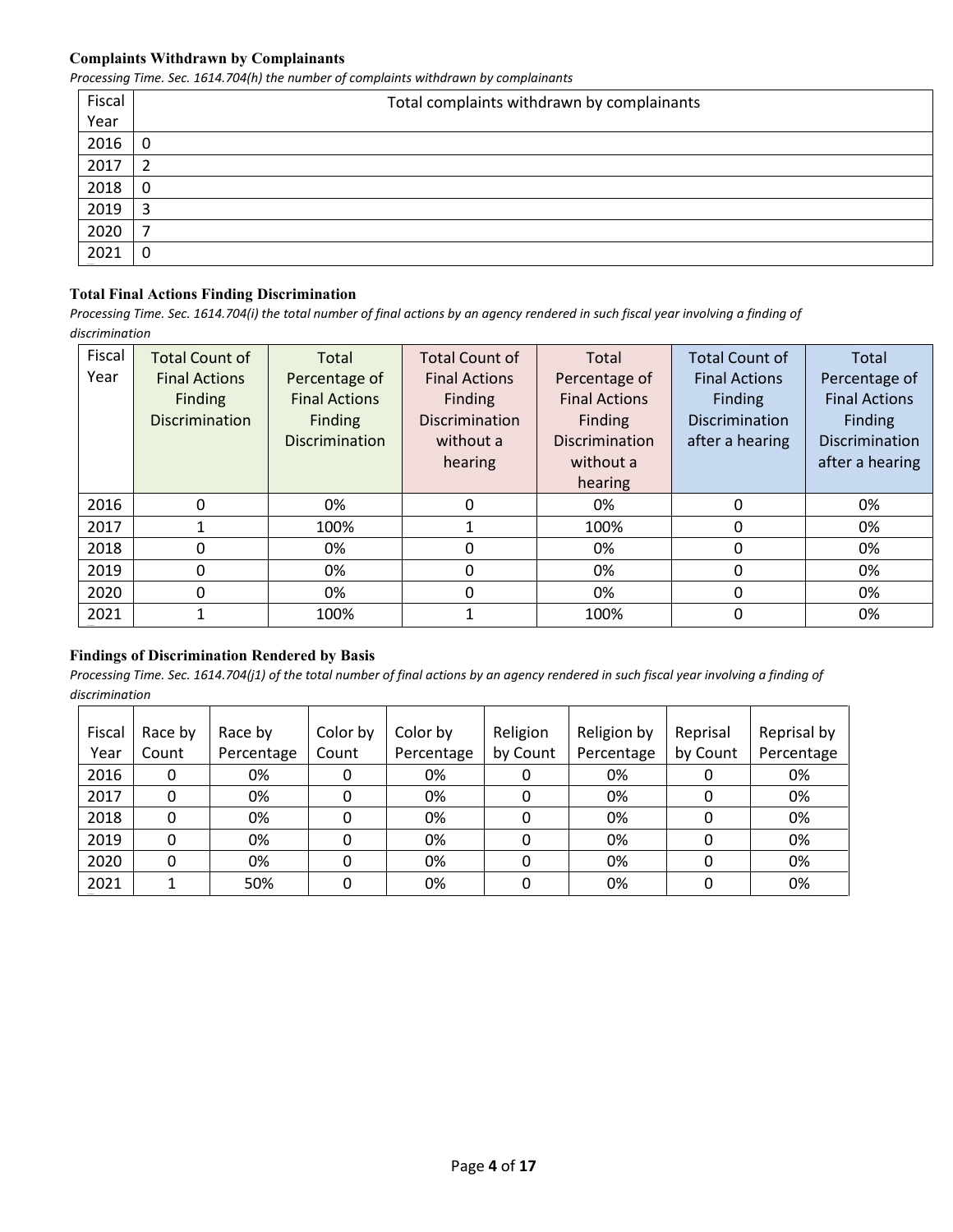# **Findings of Discrimination Rendered by Basis Continued**

*Processing Time. Sec. 1614.704(j1) of the total number of final actions by an agency rendered in such fiscal year involving a finding of discrimination* 

| Fiscal | Sex<br>b٧ | Sex<br>by  | Pregnancy<br>Discrimination | Pregnancy<br>Discrimination<br>Act by | <b>National</b><br>Origin by | National<br>Origin by | Equal<br>Pay Act | Equal Pay<br>Act by |
|--------|-----------|------------|-----------------------------|---------------------------------------|------------------------------|-----------------------|------------------|---------------------|
| Year   | Count     | Percentage | Act by Count                | Percentage                            | Count                        | Percentage            | by Count         | Percentage          |
| 2016   | 0         | 0%         | O                           | 0%                                    | 0                            | 0%                    |                  | 0%                  |
| 2017   | 0         | 0%         | 0                           | 0%                                    | 0                            | 0%                    | 0                | 0%                  |
| 2018   | 0         | 0%         | 0                           | 0%                                    | 0                            | 0%                    | 0                | 0%                  |
| 2019   | 0         | 0%         | 0                           | 0%                                    | 0                            | 0%                    | 0                | 0%                  |
| 2020   | 0         | 0%         | 0                           | 0%                                    | 0                            | 0%                    | 0                | 0%                  |
| 2021   |           | 50%        | 0                           | 0%                                    | 0                            | 0%                    | 0                | 0%                  |

# **Findings of Discrimination Rendered by Basis Continued**

Processing Time. Sec. 1614.704(j1) of the total number of final actions by an agency rendered in such fiscal year involving a finding of *discrimination* 

|        | Age   | Age        | Disability | Disability | <b>Genetics</b> | Genetics   | Non-EEO | Non-EEO    |
|--------|-------|------------|------------|------------|-----------------|------------|---------|------------|
| Fiscal | by    | by         | by         | by         | by              | by         | by      | by         |
| Year   | Count | Percentage | Count      | Percentage | Count           | Percentage | Count   | Percentage |
| 2016   | 0     | 0%         | 0          | 0%         | 0               | 0%         | 0       | 0%         |
| 2017   | 0     | 0%         |            | 100%       | 0               | 0%         |         | 0%         |
| 2018   | 0     | 0%         | 0          | 0%         | 0               | 0%         | 0       | 0%         |
| 2019   | 0     | 0%         | 0          | 0%         | 0               | 0%         | 0       | 0%         |
| 2020   | 0     | 0%         | 0          | 0%         | 0               | 0%         | 0       | 0%         |
| 2021   | 0     | 0%         | 0          | 0%         | 0               | 0%         | 0       | 0%         |

# **Findings of Discrimination Rendered by Basis without a hearing**

| Fiscal | Race by | Race by    | Color by | Color by   | Religion | Religion by | Reprisal | Reprisal by |
|--------|---------|------------|----------|------------|----------|-------------|----------|-------------|
| Year   | Count   | Percentage | Count    | Percentage | by Count | Percentage  | by Count | Percentage  |
| 2016   |         | 0%         |          | 0%         |          | 0%          |          | 0%          |
| 2017   |         | 0%         |          | 0%         |          | 0%          |          | 0%          |
| 2018   |         | 0%         |          | 0%         |          | 0%          |          | 0%          |
| 2019   |         | 0%         |          | 0%         |          | 0%          |          | 0%          |
| 2020   | 0       | 0%         |          | 0%         |          | 0%          |          | 0%          |
| 2021   |         | 50%        |          | 0%         |          | 0%          |          | 0%          |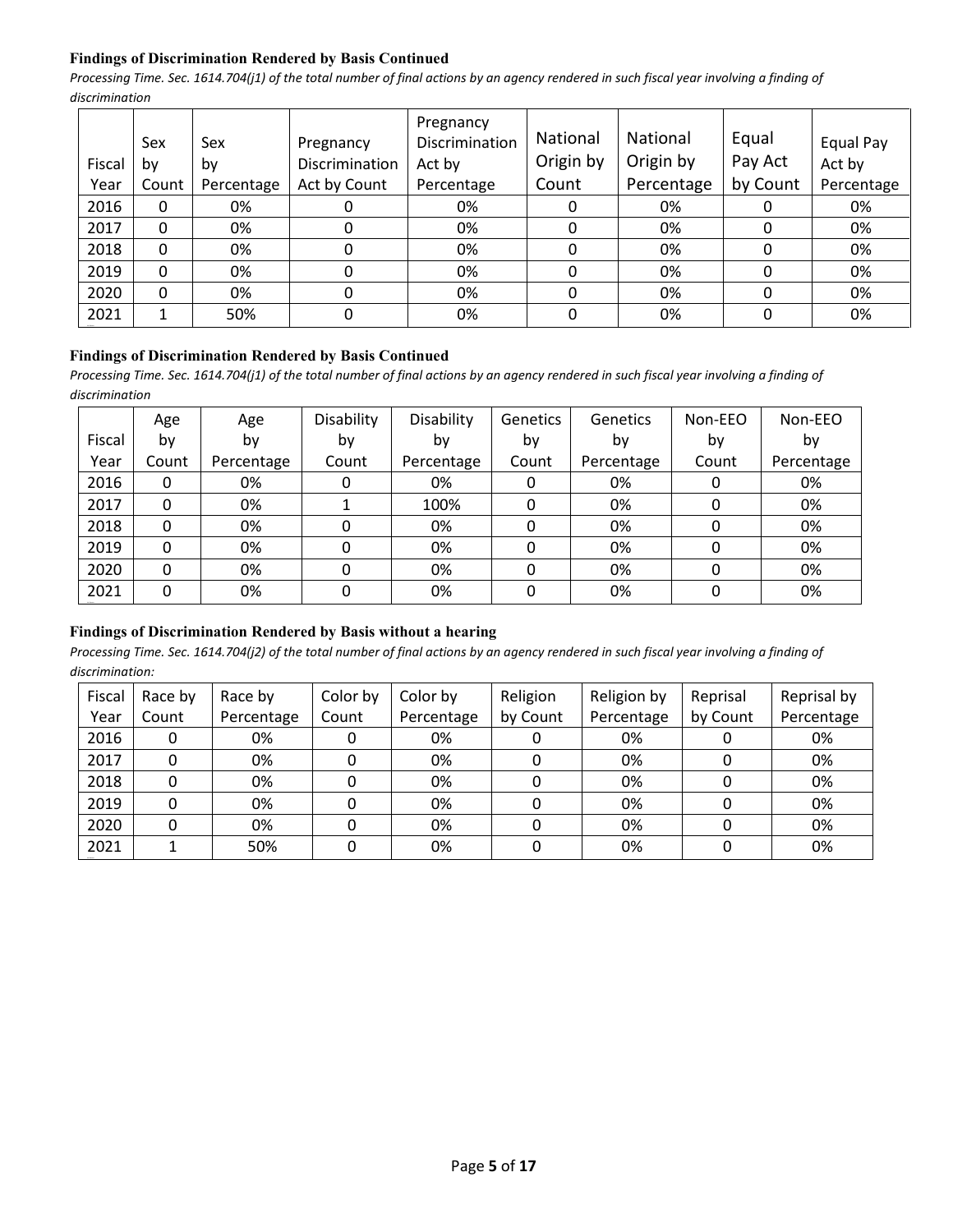# **Findings of Discrimination Rendered by Basis without a hearing**

*Processing Time. Sec. 1614.704(j2) of the total number of final actions by an agency rendered in such fiscal year involving a finding of discrimination:* 

|        | Sex      | Sex        | Pregnancy<br>Discriminati | Pregnancy<br>Discriminati | National<br>Origin | National   | Equal<br>Pay Act | Equal Pay  |
|--------|----------|------------|---------------------------|---------------------------|--------------------|------------|------------------|------------|
| Fiscal | by       | by         | on Act by                 | on Act by                 | by                 | Origin by  | by               | Act by     |
| Year   | Count    | Percentage | Count                     | Percentage                | Count              | Percentage | Count            | Percentage |
| 2016   | 0        | 0%         |                           | 0%                        |                    | 0%         | 0                | 0%         |
| 2017   | $\Omega$ | 0%         | 0                         | 0%                        | 0                  | 0%         | 0                | 0%         |
| 2018   | 0        | 0%         | 0                         | 0%                        | 0                  | 0%         | 0                | 0%         |
| 2019   | $\Omega$ | 0%         | 0                         | 0%                        | 0                  | 0%         | 0                | 0%         |
| 2020   | $\Omega$ | 0%         | 0                         | 0%                        | 0                  | 0%         | $\Omega$         | 0%         |
| 2021   | 1        | 50%        | 0                         | 0%                        | 0                  | 0%         | 0                | 0%         |

#### **Findings of Discrimination Rendered by Basis without a hearing continued**

*Processing Time. Sec. 1614.704(j2) of the total number of final actions by an agency rendered in such fiscal year involving a finding of discrimination:* 

|        | Age   | Age        | Disability | Disability | Genetics | Genetics   | Non-EEO | Non-EEO    |
|--------|-------|------------|------------|------------|----------|------------|---------|------------|
| Fiscal | b٧    | by         | by         | bv         | by       | by         | by      | by         |
| Year   | Count | Percentage | Count      | Percentage | Count    | Percentage | Count   | Percentage |
| 2016   | 0     | 0%         |            | 0%         | 0        | 0%         |         | 0%         |
| 2017   | 0     | 0%         |            | 100%       |          | 0%         |         | 0%         |
| 2018   | 0     | 0%         |            | 0%         |          | 0%         |         | 0%         |
| 2019   | 0     | 0%         |            | 0%         |          | 0%         |         | 0%         |
| 2020   | 0     | 0%         |            | 0%         |          | 0%         |         | 0%         |
| 2021   | 0     | 0%         | O          | 0%         | 0        | 0%         |         | 0%         |

## **Findings of Discrimination Rendered by Basis after a hearing**

| Fiscal | Race by | Race by    | Color by | Color by   | Religion | Religion by | Reprisal | Reprisal by |
|--------|---------|------------|----------|------------|----------|-------------|----------|-------------|
| Year   | Count   | Percentage | Count    | Percentage | by Count | Percentage  | by Count | Percentage  |
| 2016   | 0       | 0%         |          | 0%         |          | 0%          |          | 0%          |
| 2017   | 0       | 0%         |          | 0%         |          | 0%          |          | 0%          |
| 2018   | 0       | 0%         |          | 0%         |          | 0%          |          | 0%          |
| 2019   |         | 0%         |          | 0%         |          | 0%          |          | 0%          |
| 2020   |         | 0%         |          | 0%         |          | 0%          |          | 0%          |
| 2021   |         | 0%         |          | 0%         |          | 0%          |          | 0%          |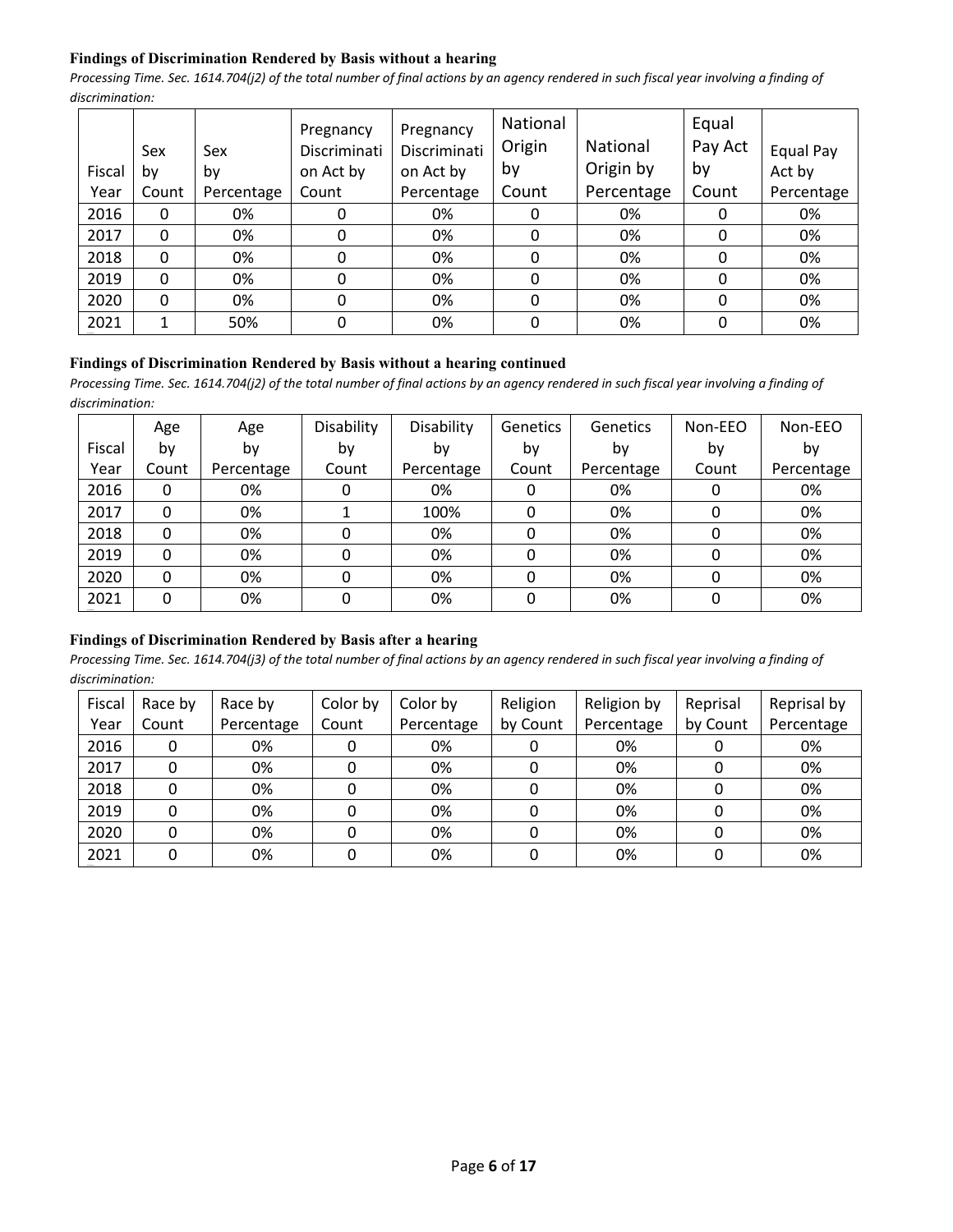# **Findings of Discrimination Rendered by Basis after a hearing**

*Processing Time. Sec. 1614.704(j3) of the total number of final actions by an agency rendered in such fiscal year involving a finding of discrimination:* 

|        | Sex   | Sex        | Pregnancy      | Pregnancy<br>Discrimination | National<br>Origin | National<br>Origin by | Equal<br>Pay Act | Equal Pay  |
|--------|-------|------------|----------------|-----------------------------|--------------------|-----------------------|------------------|------------|
| Fiscal | by    | by         | Discrimination | Act by                      | by                 |                       |                  | Act by     |
| Year   | Count | Percentage | Act by Count   | Percentage                  | Count              | Percentage            | by Count         | Percentage |
| 2016   | 0     | 0%         |                | 0%                          | 0                  | 0%                    | 0                | 0%         |
| 2017   | 0     | 0%         | 0              | 0%                          | 0                  | 0%                    | 0                | 0%         |
| 2018   | 0     | 0%         | 0              | 0%                          | 0                  | 0%                    | 0                | 0%         |
| 2019   | 0     | 0%         | 0              | 0%                          | 0                  | 0%                    | 0                | 0%         |
| 2020   | 0     | 0%         | 0              | 0%                          | 0                  | 0%                    | 0                | 0%         |
| 2021   | 0     | 0%         | 0              | 0%                          | 0                  | 0%                    | 0                | 0%         |

#### **Findings of Discrimination Rendered by Basis after a hearing continued**

*Processing Time. Sec. 1614.704(j3) of the total number of final actions by an agency rendered in such fiscal year involving a finding of discrimination:* 

|        | Age   | Age        | Disability | Disability | <b>Genetics</b> | <b>Genetics</b> |            | Non-EEO    |
|--------|-------|------------|------------|------------|-----------------|-----------------|------------|------------|
| Fiscal | b٧    | by         | by         | bv         | by              | by              | Non-EEO by | by         |
| Year   | Count | Percentage | Count      | Percentage | Count           | Percentage      | Count      | Percentage |
| 2016   | 0     | 0%         | 0          | 0%         | 0               | 0%              | 0          | 0%         |
| 2017   | 0     | 0%         | 0          | 0%         | 0               | 0%              | 0          | 0%         |
| 2018   | 0     | 0%         | 0          | 0%         | 0               | 0%              | 0          | 0%         |
| 2019   | 0     | 0%         | 0          | 0%         | 0               | 0%              | 0          | 0%         |
| 2020   | 0     | 0%         | 0          | 0%         | 0               | 0%              | 0          | 0%         |
| 2021   | 0     | 0%         | 0          | 0%         | $\Omega$        | 0%              | 0          | 0%         |

#### **Findings of Discrimination Rendered by Issue**

| Fiscal<br>Year | Appointment/<br>Hire by Count | Appointment/Hire<br>by Percentage | Assignment of<br>Duties by Count | <b>Assignment of Duties</b><br>by Percentage | Awards<br>by Count | Awards<br>by Percentage |
|----------------|-------------------------------|-----------------------------------|----------------------------------|----------------------------------------------|--------------------|-------------------------|
|                |                               |                                   |                                  |                                              |                    |                         |
| 2016           |                               | 0%                                |                                  | 0%                                           |                    | 0%                      |
| 2017           |                               | 0%                                |                                  | 0%                                           |                    | 0%                      |
| 2018           |                               | 0%                                |                                  | 0%                                           |                    | 0%                      |
| 2019           |                               | 0%                                |                                  | 0%                                           |                    | 0%                      |
| 2020           |                               | 0%                                |                                  | 0%                                           |                    | 0%                      |
| 2021           |                               | 0%                                |                                  | 0%                                           |                    | 0%                      |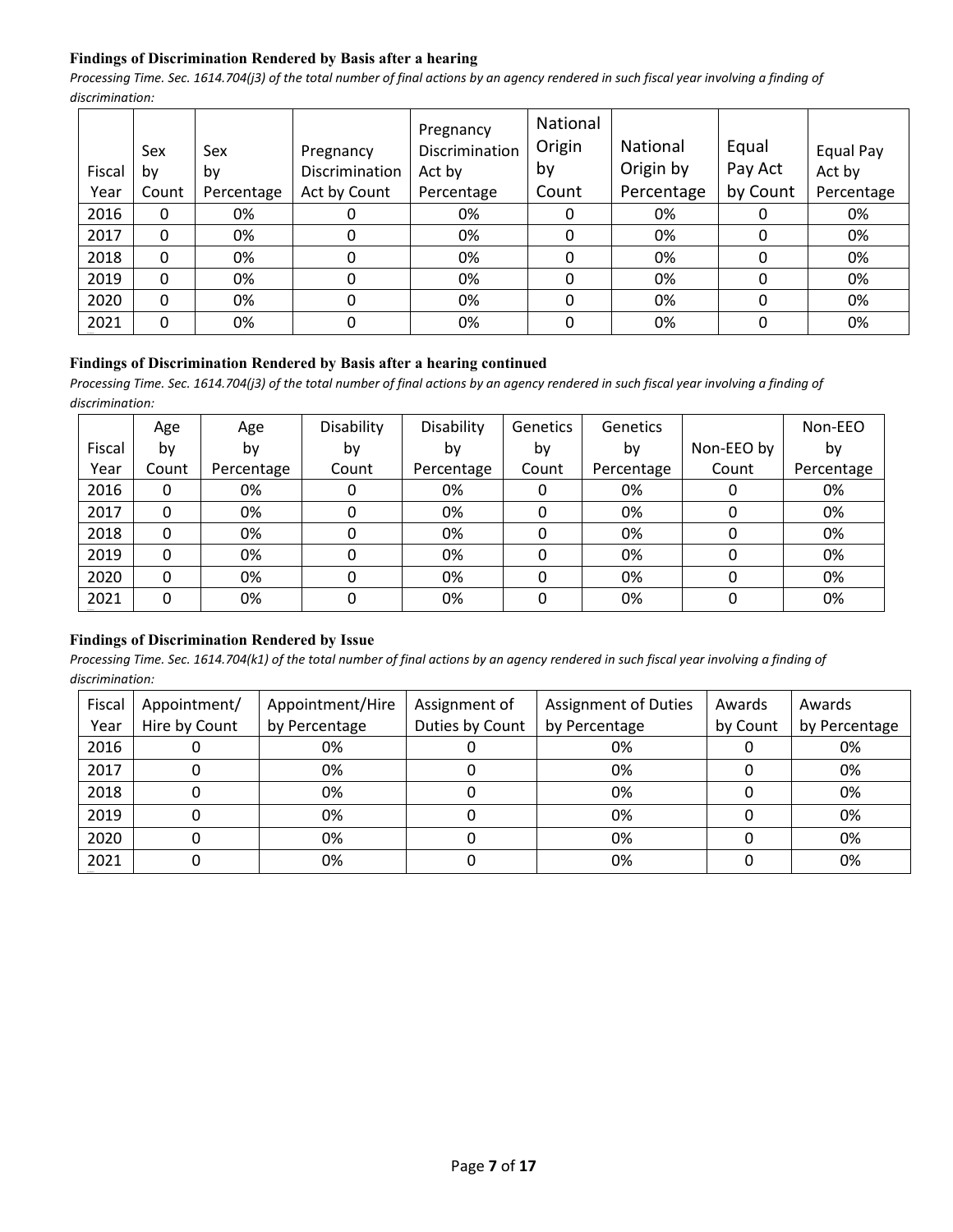## **Findings of Discrimination Rendered by Issue**

*Processing Time. Sec. 1614.704(k1) of the total number of final actions by an agency rendered in such fiscal year involving a finding of discrimination:* 

|        | Conversion to   | Conversion to Full | Demotion | Demotion   | Reprimand | Reprimand  |
|--------|-----------------|--------------------|----------|------------|-----------|------------|
| Fiscal | Full Time/Perm  | Time/Perm Status   | bv       | bv         | bv        | bv         |
| Year   | Status by Count | by Percentage      | Count    | Percentage | Count     | Percentage |
| 2016   | O               | 0%                 |          | 0%         |           | 0%         |
| 2017   | 0               | 0%                 | 0        | 0%         | 0         | 0%         |
| 2018   | 0               | 0%                 |          | 0%         | 0         | 0%         |
| 2019   | 0               | 0%                 |          | 0%         | O         | 0%         |
| 2020   | 0               | 0%                 |          | 0%         | 0         | 0%         |
| 2021   | 0               | 0%                 |          | 0%         |           | 0%         |

#### **Findings of Discrimination Rendered by Issue Continued**

*Processing Time. Sec. 1614.704(k1) of the total number of final actions by an agency rendered in such fiscal year involving a finding of discrimination:* 

| Fiscal | Suspension | Suspension by | Removal by | Removal by | Disciplinary     | <b>Disciplinary Warning</b> |
|--------|------------|---------------|------------|------------|------------------|-----------------------------|
| Year   | by Count   | Percentage    | Count      | Percentage | Warning by Count | by Percentage               |
| 2016   |            | 0%            |            | 0%         |                  | 0%                          |
| 2017   |            | 0%            |            | 0%         |                  | 0%                          |
| 2018   |            | 0%            |            | 0%         |                  | 0%                          |
| 2019   |            | 0%            |            | 0%         |                  | 0%                          |
| 2020   |            | 0%            |            | 0%         |                  | 0%                          |
| 2021   |            | 0%            |            | 0%         |                  | 0%                          |

# **Findings of Discrimination Rendered by Issue Continued**

|        | Other        | Other        | Duty     | Duty         | Performance  | Performance  |
|--------|--------------|--------------|----------|--------------|--------------|--------------|
|        | Disciplinary | Disciplinary | Hours    | <b>Hours</b> | Evaluation/  | Evaluation/  |
| Fiscal | Action by    | Action by    | by       | by           | Appraisal by | Appraisal by |
| Year   | Count        | Percentage   | Count    | Percentage   | Count        | Percentage   |
| 2016   | 0            | 0%           | 0        | 0%           | 0            | 0%           |
| 2017   | $\mathbf{0}$ | 0%           | 0        | 0%           | 0            | 0%           |
| 2018   | 0            | 0%           | 0        | 0%           | 0            | 0%           |
| 2019   | 0            | 0%           | $\Omega$ | 0%           | 0            | 0%           |
| 2020   | 0            | 0%           | 0        | 0%           | 0            | 0%           |
| 2021   | 0            | 0%           |          | 0%           | 0            | 0%           |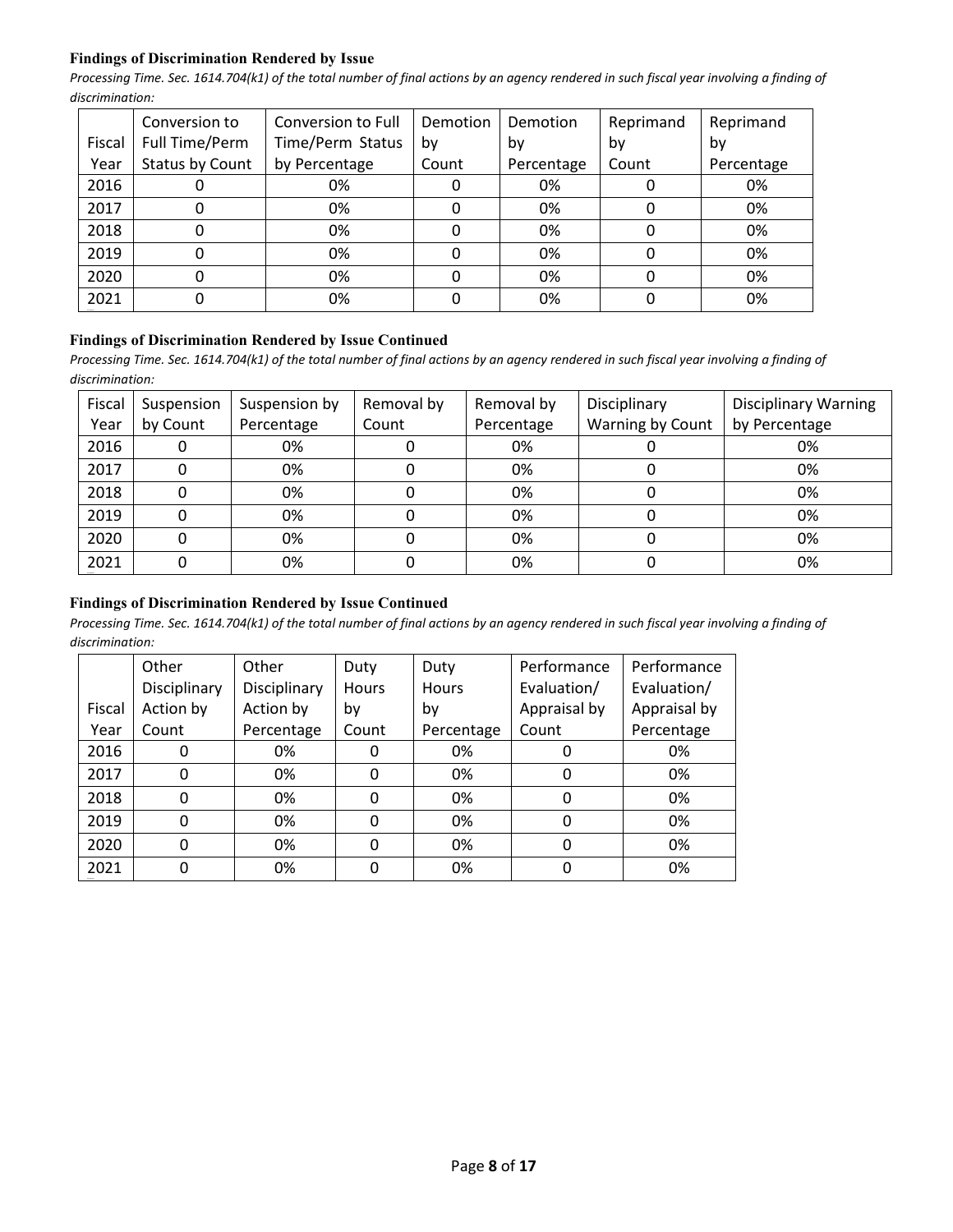## **Findings of Discrimination Rendered by Issue Continued**

*Processing Time. Sec. 1614.704(k1) of the total number of final actions by an agency rendered in such fiscal year involving a finding of discrimination:* 

|        | Examination | Examination/ | Non-Sexual | Non-Sexual    | Sexual     | Sexual        |
|--------|-------------|--------------|------------|---------------|------------|---------------|
| Fiscal | /Test by    | Test by      | Harassment | Harassment by | Harassment | Harassment by |
| Year   | Count       | Percentage   | by Count   | Percentage    | by Count   | Percentage    |
| 2016   |             | 0%           |            | 0%            |            | 0%            |
| 2017   |             | 0%           |            | 0%            |            | 0%            |
| 2018   |             | 0%           |            | 0%            |            | 0%            |
| 2019   |             | 0%           |            | 0%            |            | 0%            |
| 2020   |             | 0%           |            | 0%            |            | 0%            |
| 2021   |             | 0%           |            | 0%            |            | 0%            |

## **Findings of Discrimination Rendered by Issue Continued**

*Processing Time. Sec. 1614.704(k1) of the total number of final actions by an agency rendered in such fiscal year involving a finding of discrimination:* 

|        | Medical     | Medical       | Pay including | Pay including | Promotion/Non- | Promotion/Non- |
|--------|-------------|---------------|---------------|---------------|----------------|----------------|
| Fiscal | Examination | Examination   | overtime by   | overtime by   | Selection by   | Selection by   |
| Year   | by Count    | by Percentage | Count         | Percentage    | Count          | Percentage     |
| 2016   | 0           | 0%            |               | 0%            |                | 0%             |
| 2017   | 0           | 0%            |               | 0%            |                | 0%             |
| 2018   | 0           | 0%            |               | 0%            |                | 0%             |
| 2019   | 0           | 0%            |               | 0%            |                | 0%             |
| 2020   | 0           | 0%            |               | 0%            |                | 0%             |
| 2021   | 0           | 0%            |               | 0%            |                | 0%             |

# **Findings of Discrimination Rendered by Issue Continued**

|        | Denied       | Denied        | <b>Directed</b> | <b>Directed</b> | Reasonable    | Reasonable    |
|--------|--------------|---------------|-----------------|-----------------|---------------|---------------|
| Fiscal | Reassignment | Reassignment  | Reassignment    | Reassignment    | Accommodation | Accommodation |
| Year   | by Count     | by Percentage | by Count        | by Percentage   | by Count      | by Percentage |
| 2016   |              | 0%            |                 | 0%              |               | 0%            |
| 2017   |              | 0%            | 0               | 0%              |               | 0%            |
| 2018   |              | 0%            |                 | 0%              |               | 0%            |
| 2019   |              | 0%            |                 | 0%              |               | 0%            |
| 2020   |              | 0%            |                 | 0%              |               | 0%            |
| 2021   |              | 0%            |                 | 100%            |               | 0%            |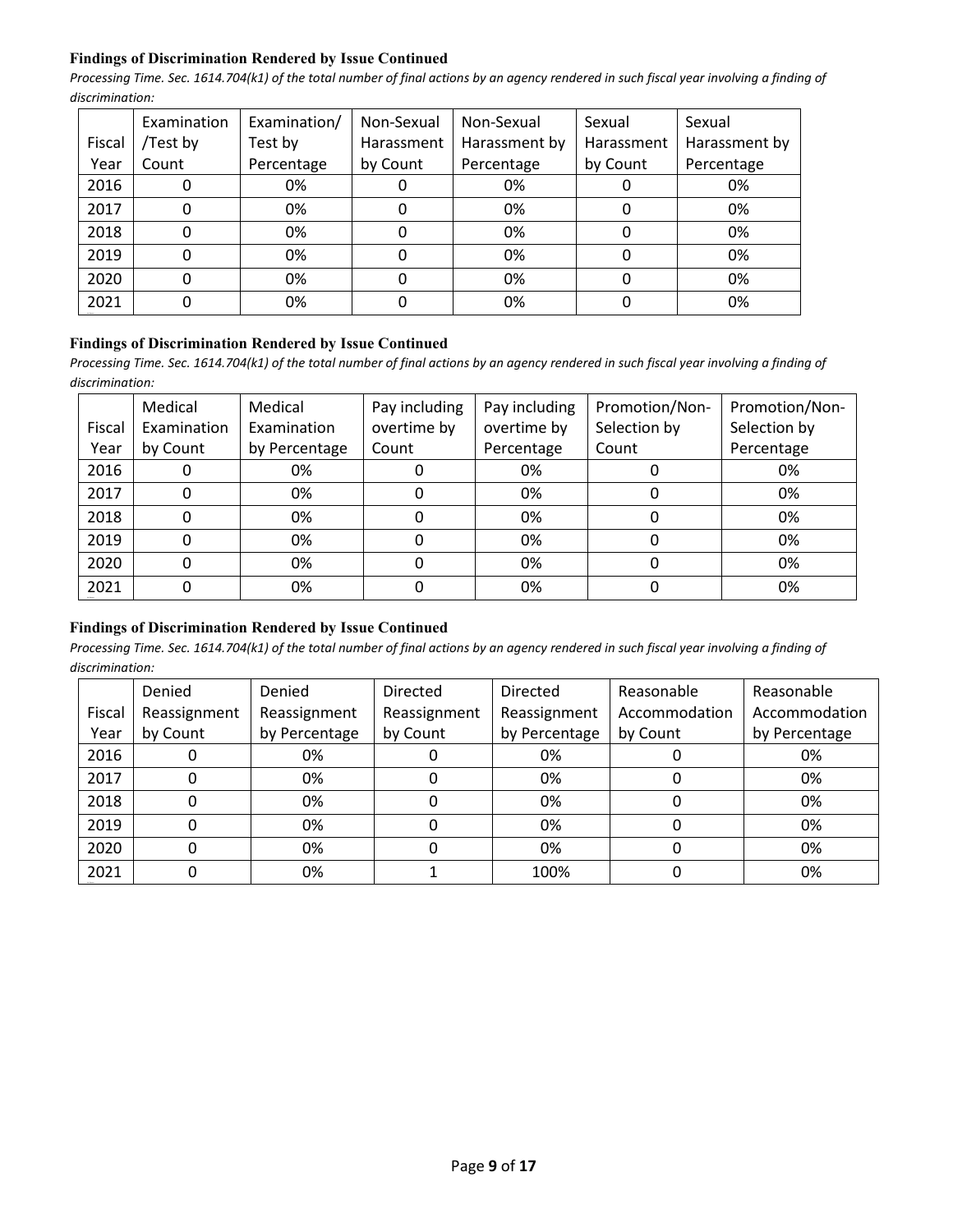## **Findings of Discrimination Rendered by Issue Continued**

*Processing Time. Sec. 1614.704(k1) of the total number of final actions by an agency rendered in such fiscal year involving a finding of discrimination:* 

|        |               |               | Religious     | Religious     |            |               |
|--------|---------------|---------------|---------------|---------------|------------|---------------|
| Fiscal | Reinstatement | Reinstatement | Accommodation | Accommodation | Retirement | Retirement by |
| Year   | by Count      | by Percentage | by Count      | by Percentage | by Count   | Percentage    |
| 2016   |               | 0%            |               | 0%            |            | 0%            |
| 2017   |               | 0%            |               | 0%            |            | 0%            |
| 2018   |               | 0%            |               | 0%            |            | 0%            |
| 2019   |               | 0%            |               | 0%            |            | 0%            |
| 2020   |               | 0%            |               | 0%            |            | 0%            |
| 2021   |               | 0%            |               | 0%            |            | 0%            |

#### **Findings of Discrimination Rendered by Issue Continued**

Processing Time. Sec. 1614.704(k1) of the total number of final actions by an agency rendered in such fiscal year involving a finding of *discrimination:* 

| Fiscal<br>Year | Sex-Stereo<br>typing by Count | Sex-Stereo typing<br>by Percentage | Telework by<br>Count | Telework by<br>Percentage | Termination<br>by Count | Termination by<br>Percentage |
|----------------|-------------------------------|------------------------------------|----------------------|---------------------------|-------------------------|------------------------------|
| 2016           |                               | 0%                                 |                      | 0%                        |                         | 0%                           |
| 2017           |                               | 0%                                 |                      | 0%                        |                         | 100%                         |
| 2018           |                               | 0%                                 |                      | 0%                        |                         | 0%                           |
| 2019           |                               | 0%                                 |                      | 0%                        |                         | 0%                           |
| 2020           |                               | 0%                                 |                      | 0%                        |                         | 0%                           |
| 2021           |                               | 0%                                 |                      | 0%                        |                         | 0%                           |

# **Findings of Discrimination Rendered by Issue Continued**

|        | Terms/        | Terms/        |            | Time and   |                 |             |       |            |
|--------|---------------|---------------|------------|------------|-----------------|-------------|-------|------------|
|        | Conditions of | Conditions of | Time and   | Attendance | <b>Training</b> |             | Other |            |
| Fiscal | Employment    | Employment    | Attendance | by         | by              | Training by | by    | Other by   |
| Year   | by Count      | by Percentage | by Count   | Percentage | Count           | Percentage  | Count | Percentage |
| 2016   | 0             | 0%            |            | 0%         |                 | 0%          | 0     | 0%         |
| 2017   | 0             | 0%            | 0          | 0%         | 0               | 0%          | 0     | 0%         |
| 2018   | 0             | 0%            | 0          | 0%         | 0               | 0%          | 0     | 0%         |
| 2019   | 0             | 0%            | 0          | 0%         | 0               | 0%          | 0     | 0%         |
| 2020   | 0             | 0%            | 0          | 0%         | 0               | 0%          | 0     | 0%         |
| 2021   | 0             | 0%            | 0          | 0%         | 0               | 0%          | 0     | 0%         |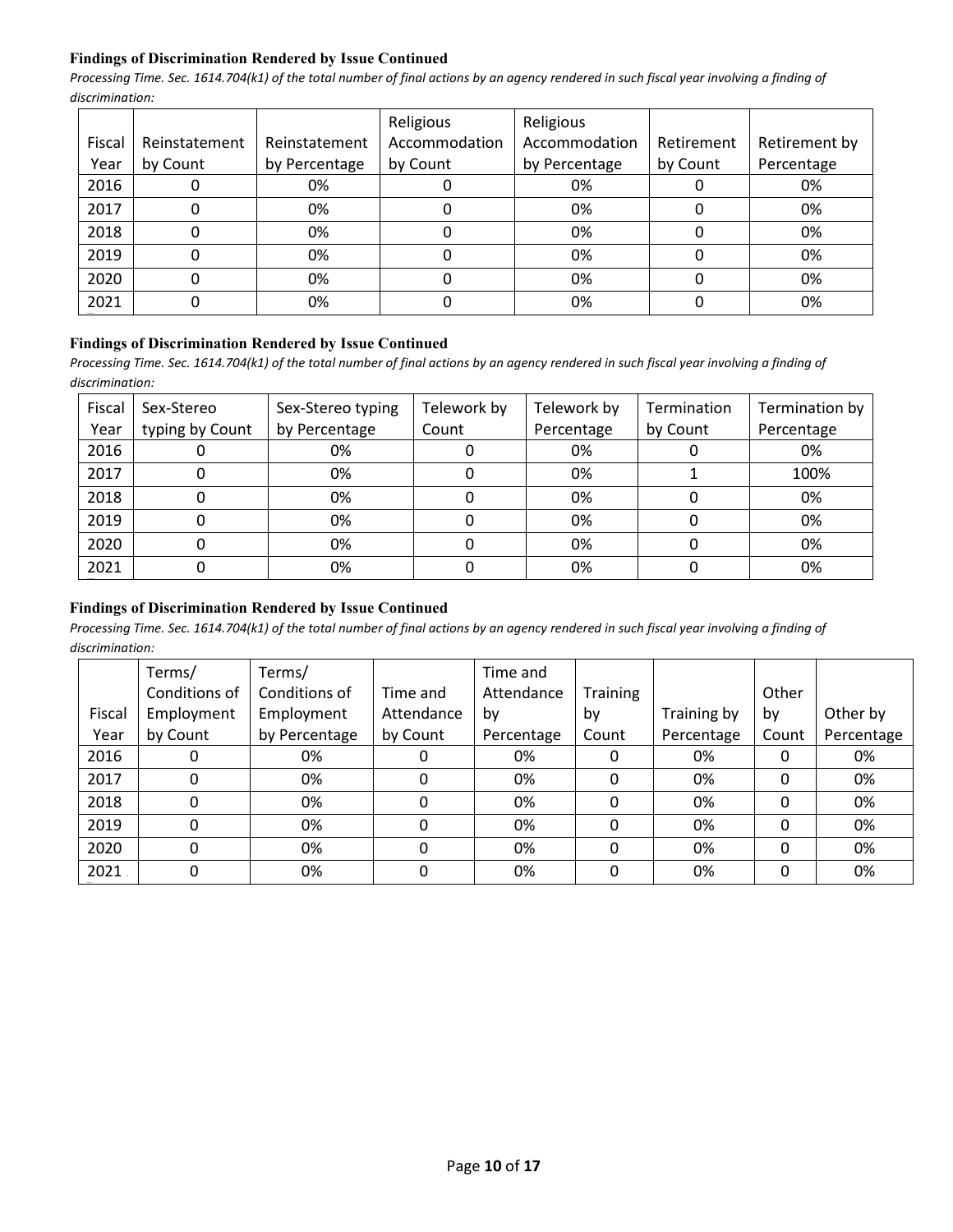# **Findings of Discrimination Rendered by Issue without a hearing**

*Processing Time. Sec. 1614.704(k2) of the total number of final actions by an agency rendered in such fiscal year involving a finding of discrimination:* 

| Fiscal | Appointment/  | Appointment/       | Assignment of   | <b>Assignment of Duties</b> | Awards by | Awards by  |
|--------|---------------|--------------------|-----------------|-----------------------------|-----------|------------|
| Year   | Hire by Count | Hire by Percentage | Duties by Count | by Percentage               | Count     | Percentage |
| 2016   |               | 0%                 |                 | 0%                          |           | 0%         |
| 2017   |               | 0%                 |                 | 0%                          |           | 0%         |
| 2018   |               | 0%                 |                 | 0%                          |           | 0%         |
| 2019   | 0             | 0%                 | 0               | 0%                          |           | 0%         |
| 2020   |               | 0%                 |                 | 0%                          |           | 0%         |
| 2021   |               | 0%                 |                 | 0%                          |           | 0%         |

# **Findings of Discrimination Rendered by Issue without a hearing**

*Processing Time. Sec. 1614.704(k2) of the total number of final actions by an agency rendered in such fiscal year involving a finding of discrimination:* 

|        | Conversion to   | Conversion to Full      |          |             |           |              |
|--------|-----------------|-------------------------|----------|-------------|-----------|--------------|
| Fiscal | Full Time/Perm  | <b>Time/Perm Status</b> | Demotion | Demotion by | Reprimand | Reprimand by |
| Year   | Status by Count | by Percentage           | by Count | Percentage  | by Count  | Percentage   |
| 2016   |                 | 0%                      |          | 0%          |           | 0%           |
| 2017   |                 | 0%                      |          | 0%          |           | 0%           |
| 2018   |                 | 0%                      |          | 0%          |           | 0%           |
| 2019   |                 | 0%                      |          | 0%          |           | 0%           |
| 2020   |                 | 0%                      |          | 0%          |           | 0%           |
| 2021   |                 | 0%                      |          | 0%          |           | 0%           |

# **Findings of Discrimination Rendered by Issue without a hearing continued**

*Processing Time. Sec. 1614.704(k2) of the total number of final actions by an agency rendered in such fiscal year involving a finding of discrimination*

| Fiscal | Suspension | Suspension by | Removal by | Removal by | Disciplinary     | <b>Disciplinary Warning</b> |
|--------|------------|---------------|------------|------------|------------------|-----------------------------|
| Year   | by Count   | Percentage    | Count      | Percentage | Warning by Count | by Percentage               |
| 2016   |            | 0%            |            | 0%         |                  | 0%                          |
| 2017   |            | 0%            |            | 0%         |                  | 0%                          |
| 2018   |            | 0%            |            | 0%         |                  | 0%                          |
| 2019   |            | 0%            |            | 0%         |                  | 0%                          |
| 2020   |            | 0%            |            | 0%         |                  | 0%                          |
| 2021   |            | 0%            |            | 0%         |                  | 0%                          |

# **Findings of Discrimination Rendered by Issue without a hearing continued**

|        | Other        | Other        | Duty  | Duty         | Performance  | Performance  |
|--------|--------------|--------------|-------|--------------|--------------|--------------|
|        | Disciplinary | Disciplinary | Hours | <b>Hours</b> | Evaluation/  | Evaluation/  |
| Fiscal | Action by    | Action by    | bγ    | bv           | Appraisal by | Appraisal by |
| Year   | Count        | Percentage   | Count | Percentage   | Count        | Percentage   |
| 2016   | 0            | 0%           |       | 0%           |              | 0%           |
| 2017   | 0            | 0%           | 0     | 0%           |              | 0%           |
| 2018   | 0            | 0%           | 0     | 0%           | 0            | 0%           |
| 2019   | 0            | 0%           | 0     | 0%           |              | 0%           |
| 2020   | 0            | 0%           | 0     | 0%           |              | 0%           |
| 2021   | 0            | 0%           |       | 0%           |              | 0%           |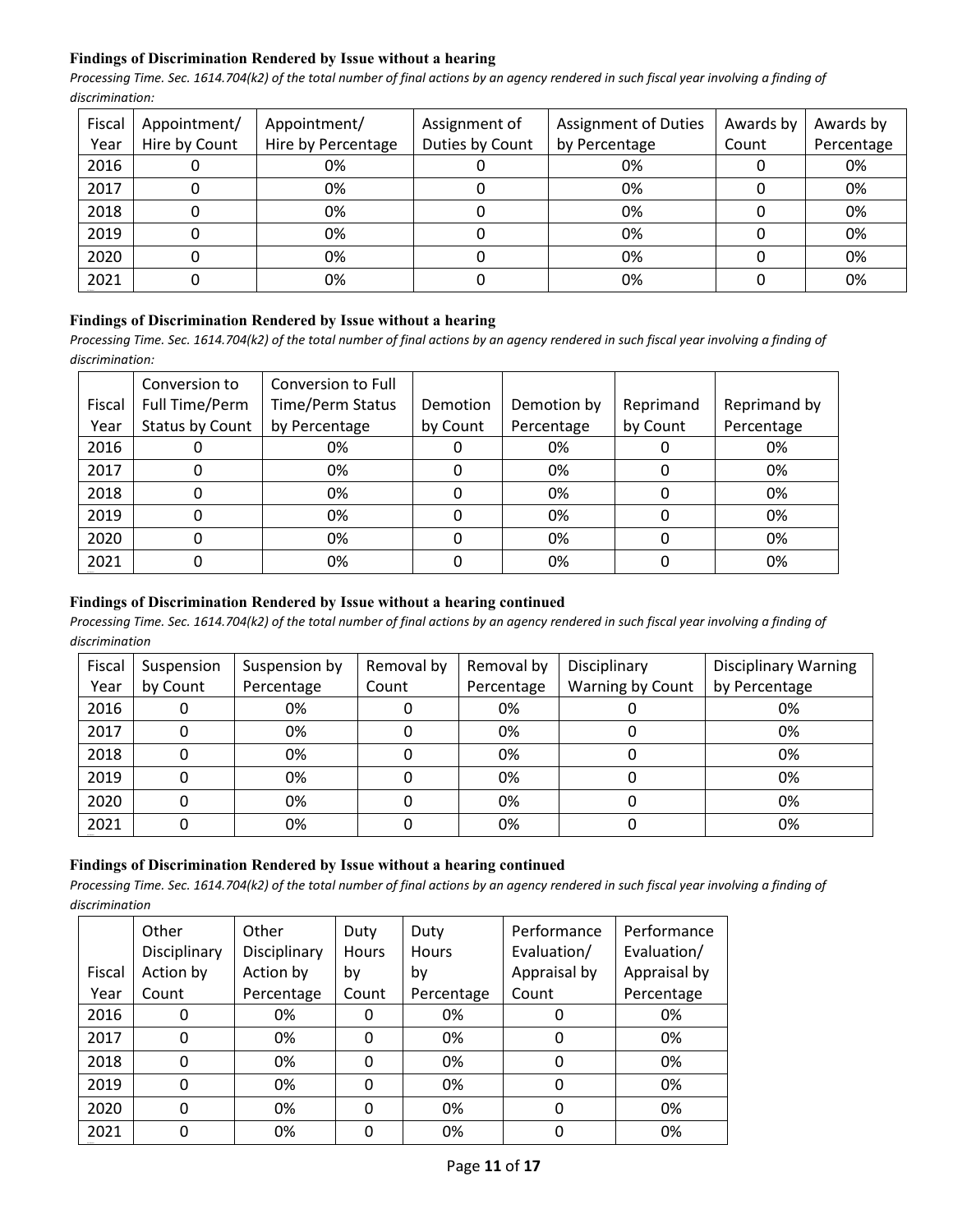## **Findings of Discrimination Rendered by Issue without a hearing continued**

*Processing Time. Sec. 1614.704(k2) of the total number of final actions by an agency rendered in such fiscal year involving a finding of discrimination*

|        | Examination/ | Examination/ | Non-Sexual    | Non-Sexual    | Sexual        | Sexual        |
|--------|--------------|--------------|---------------|---------------|---------------|---------------|
| Fiscal | Test by      | Test by      | Harassment by | Harassment by | Harassment by | Harassment by |
| Year   | Count        | Percentage   | Count         | Percentage    | Count         | Percentage    |
| 2016   |              | 0%           |               | 0%            |               | 0%            |
| 2017   |              | 0%           |               | 0%            |               | 0%            |
| 2018   | 0            | 0%           | 0             | 0%            |               | 0%            |
| 2019   |              | 0%           |               | 0%            |               | 0%            |
| 2020   |              | 0%           |               | 0%            |               | 0%            |
| 2021   |              | 0%           |               | 0%            |               | 0%            |

#### **Findings of Discrimination Rendered by Issue without a hearing continued**

*Processing Time. Sec. 1614.704(k2) of the total number of final actions by an agency rendered in such fiscal year involving a finding of discrimination*

|        | Medical     | Medical       | Pay including | Pay including | Promotion/    | Promotion/    |
|--------|-------------|---------------|---------------|---------------|---------------|---------------|
| Fiscal | Examination | Examination   | overtime by   | overtime by   | Non-Selection | Non-Selection |
| Year   | by Count    | by Percentage | Count         | Percentage    | by Count      | by Percentage |
| 2016   |             | 0%            |               | 0%            |               | 0%            |
| 2017   |             | 0%            |               | 0%            | 0             | 0%            |
| 2018   |             | 0%            | O             | 0%            | 0             | 0%            |
| 2019   |             | 0%            |               | 0%            | 0             | 0%            |
| 2020   |             | 0%            |               | 0%            | 0             | 0%            |
| 2021   |             | 0%            |               | 0%            |               | 0%            |

# **Findings of Discrimination Rendered by Issue without a hearing continued**

|        | Denied       | Denied        | <b>Directed</b> | <b>Directed</b> | Reasonable    | Reasonable    |
|--------|--------------|---------------|-----------------|-----------------|---------------|---------------|
| Fiscal | reassignment | reassignment  | reassignment    | reassignment    | Accommodation | Accommodation |
| Year   | by Count     | by Percentage | by Count        | by Percentage   | by Count      | by Percentage |
| 2016   | 0            | 0%            |                 | 0%              |               | 0%            |
| 2017   | 0            | 0%            | 0               | 0%              |               | 0%            |
| 2018   | 0            | 0%            |                 | 0%              |               | 0%            |
| 2019   | 0            | 0%            |                 | 0%              |               | 0%            |
| 2020   | 0            | 0%            |                 | 0%              |               | 0%            |
| 2021   | 0            | 0%            |                 | 100%            |               | 0%            |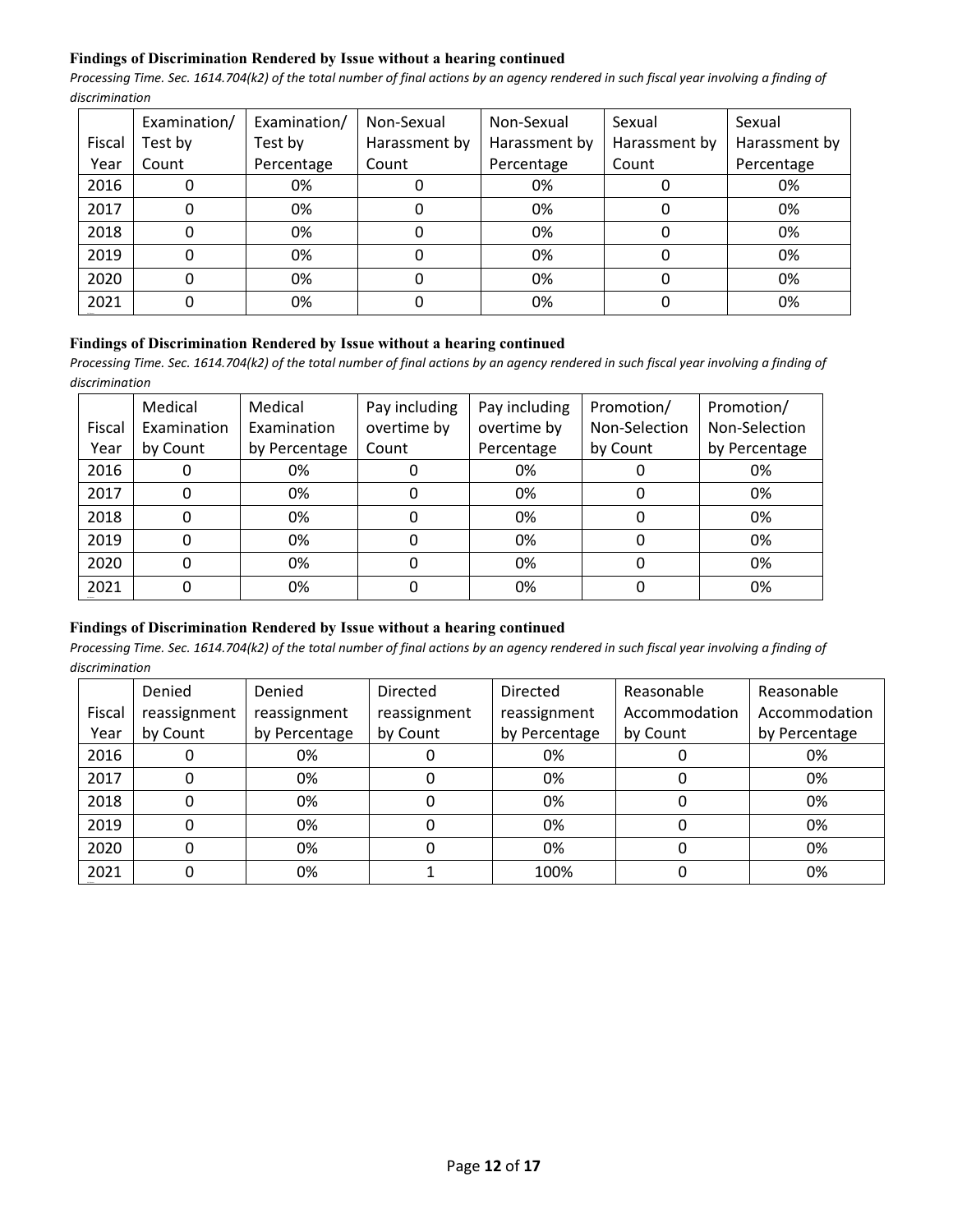# **Findings of Discrimination Rendered by Issue without a hearing continued**

*Processing Time. Sec. 1614.704(k2) of the total number of final actions by an agency rendered in such fiscal year involving a finding of discrimination*

|        |               |               | Religious     | Religious     | Retirement | Retirement |
|--------|---------------|---------------|---------------|---------------|------------|------------|
| Fiscal | Reinstatement | Reinstatement | Accommodation | Accommodation | bv         | by         |
| Year   | by Count      | by Percentage | by Count      | by Percentage | Count      | Percentage |
| 2016   |               | 0%            |               | 0%            |            | 0%         |
| 2017   |               | 0%            |               | 0%            |            | 0%         |
| 2018   |               | 0%            |               | 0%            |            | 0%         |
| 2019   |               | 0%            |               | 0%            |            | 0%         |
| 2020   |               | 0%            |               | 0%            |            | 0%         |
| 2021   |               | 0%            |               | 0%            |            | 0%         |

#### **Findings of Discrimination Rendered by Issue without a hearing continued**

*Processing Time. Sec. 1614.704(k2) of the total number of final actions by an agency rendered in such fiscal year involving a finding of discrimination*

| Fiscal | Sex-Stereo      | Sex-Stereo typing | Telework by | Telework by | Termination by | Termination by |
|--------|-----------------|-------------------|-------------|-------------|----------------|----------------|
| Year   | typing by Count | by Percentage     | Count       | Percentage  | Count          | Percentage     |
| 2016   |                 | 0%                |             | 0%          |                | 0%             |
| 2017   |                 | 0%                |             | 0%          |                | 100%           |
| 2018   |                 | 0%                |             | 0%          |                | 0%             |
| 2019   |                 | 0%                |             | 0%          |                | 0%             |
| 2020   |                 | 0%                |             | 0%          |                | 0%             |
| 2021   |                 | 0%                |             | 0%          |                | 0%             |

## **Findings of Discrimination Rendered by Issue without a hearing continued**

*Processing Time. Sec. 1614.704(k2) of the total number of final actions by an agency rendered in such fiscal year involving a finding of discrimination*

|        | Terms/        | Terms/        |            | Time and   |          |             |          |            |
|--------|---------------|---------------|------------|------------|----------|-------------|----------|------------|
|        | Conditions of | Conditions of | Time and   | Attendance | Training |             |          |            |
| Fiscal | Employment    | Employment    | Attendance | by         | by       | Training by | Other by | Other by   |
| Year   | by Count      | by Percentage | by Count   | Percentage | Count    | Percentage  | Count    | Percentage |
| 2016   | 0             | 0%            | 0          | 0%         |          | 0%          | 0        | 0%         |
| 2017   | 0             | 0%            | 0          | 0%         | 0        | 0%          | 0        | 0%         |
| 2018   | 0             | 0%            | 0          | 0%         | 0        | 0%          | 0        | 0%         |
| 2019   | 0             | 0%            | 0          | 0%         | 0        | 0%          | 0        | 0%         |
| 2020   | 0             | 0%            | 0          | 0%         | 0        | 0%          | 0        | 0%         |
| 2021   | 0             | 0%            | 0          | 0%         | 0        | 0%          | 0        | 0%         |

# **Findings of Discrimination Rendered by Issue after a hearing**

| Fiscal | Appointment/  | Appointment/Hi   | Assignment of   | <b>Assignment of Duties</b> | Awards by | Awards by  |
|--------|---------------|------------------|-----------------|-----------------------------|-----------|------------|
| Year   | Hire by Count | re by Percentage | Duties by Count | by Percentage               | Count     | Percentage |
| 2016   |               | 0%               |                 | 0%                          |           | 0%         |
| 2017   |               | 0%               |                 | 0%                          |           | 0%         |
| 2018   |               | 0%               |                 | 0%                          |           | 0%         |
| 2019   |               | 0%               |                 | 0%                          |           | 0%         |
| 2020   |               | 0%               |                 | 0%                          |           | 0%         |
| 2021   |               | 0%               |                 | 0%                          |           | 0%         |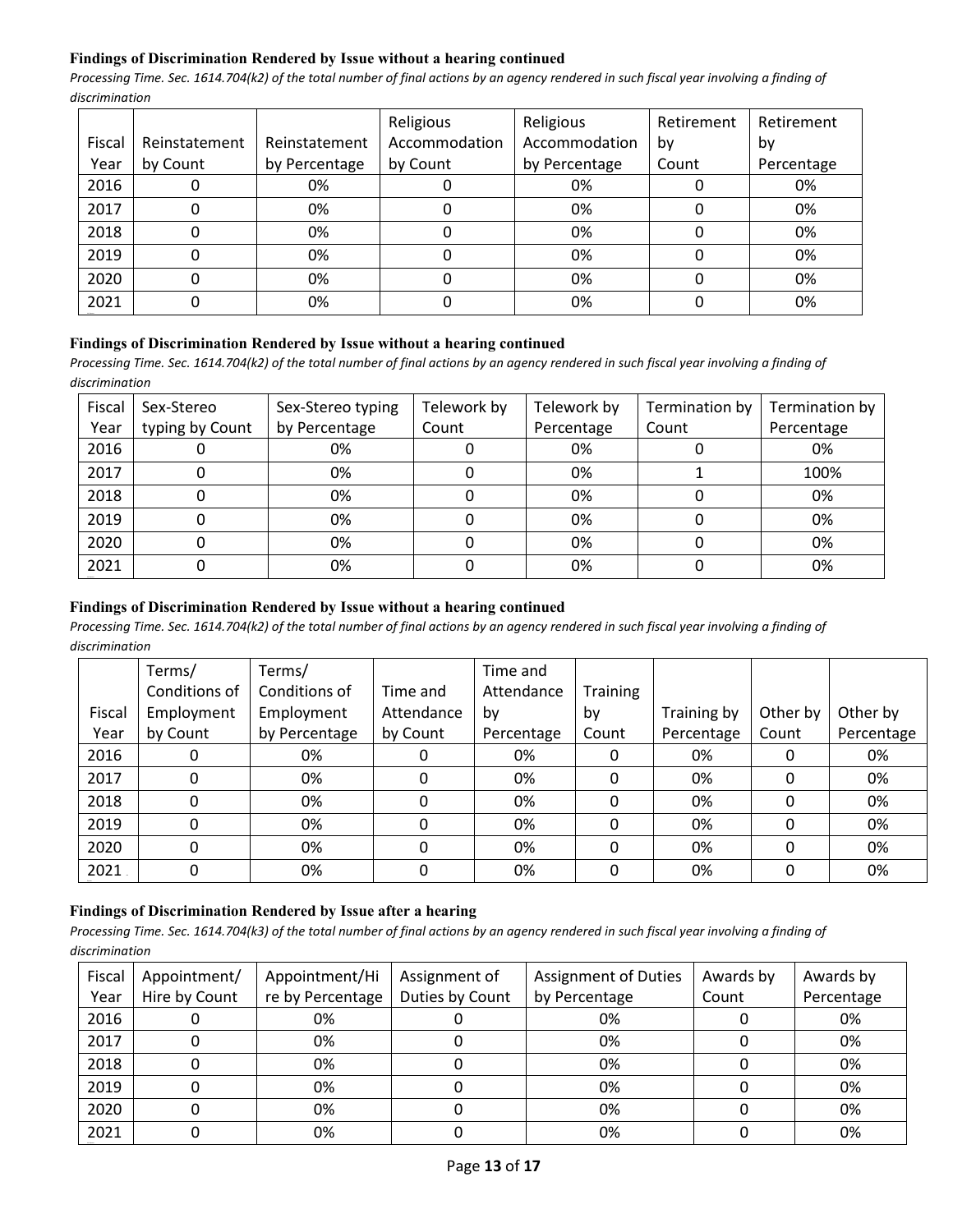# **Findings of Discrimination Rendered by Issue after a hearing**

*Processing Time. Sec. 1614.704(k3) of the total number of final actions by an agency rendered in such fiscal year involving a finding of discrimination*

|        | Conversion to Full      | Conversion to Full |          |             |           |              |
|--------|-------------------------|--------------------|----------|-------------|-----------|--------------|
| Fiscal | <b>Time/Perm Status</b> | Time/Perm Status   | Demotion | Demotion by | Reprimand | Reprimand by |
| Year   | by Count                | by Percentage      | by Count | Percentage  | by Count  | Percentage   |
| 2016   | υ                       | 0%                 | υ        | 0%          |           | 0%           |
| 2017   | 0                       | 0%                 | 0        | 0%          |           | 0%           |
| 2018   | 0                       | 0%                 | 0        | 0%          |           | 0%           |
| 2019   | 0                       | 0%                 | 0        | 0%          |           | 0%           |
| 2020   | 0                       | 0%                 | 0        | 0%          |           | 0%           |
| 2021   | 0                       | 0%                 |          | 0%          |           | 0%           |

# **Findings of Discrimination Rendered by Issue after a hearing continued**

Processing Time. Sec. 1614.704(k3) of the total number of final actions by an agency rendered in such fiscal year involving a finding of *discrimination*

| Fiscal<br>Year | Suspension<br>by Count | Suspension by<br>Percentage | Removal<br>by Count | Removal by<br>Percentage | Disciplinary<br>Warning by Count | <b>Disciplinary Warning</b><br>by Percentage |
|----------------|------------------------|-----------------------------|---------------------|--------------------------|----------------------------------|----------------------------------------------|
| 2016           | 0                      | 0%                          |                     | 0%                       |                                  | 0%                                           |
| 2017           | 0                      | 0%                          |                     | 0%                       |                                  | 0%                                           |
| 2018           |                        | 0%                          |                     | 0%                       |                                  | 0%                                           |
| 2019           | 0                      | 0%                          |                     | 0%                       |                                  | 0%                                           |
| 2020           | 0                      | 0%                          |                     | 0%                       |                                  | 0%                                           |
| 2021           | 0                      | 0%                          |                     | 0%                       |                                  | 0%                                           |

## **Findings of Discrimination Rendered by Issue after a hearing continued**

|        | Other        | Other        | Duty         | Duty         | Performance  | Performance  |
|--------|--------------|--------------|--------------|--------------|--------------|--------------|
|        | Disciplinary | Disciplinary | <b>Hours</b> | <b>Hours</b> | Evaluation/  | Evaluation/  |
| Fiscal | Action by    | Action by    | by           | by           | Appraisal by | Appraisal by |
| Year   | Count        | Percentage   | Count        | Percentage   | Count        | Percentage   |
| 2016   |              | 0%           | 0            | 0%           |              | 0%           |
| 2017   |              | 0%           | 0            | 0%           | 0            | 0%           |
| 2018   | $\Omega$     | 0%           | 0            | 0%           | 0            | 0%           |
| 2019   | $\Omega$     | 0%           | 0            | 0%           | 0            | 0%           |
| 2020   |              | 0%           | 0            | 0%           | 0            | 0%           |
| 2021   | 0            | 0%           | 0            | 0%           |              | 0%           |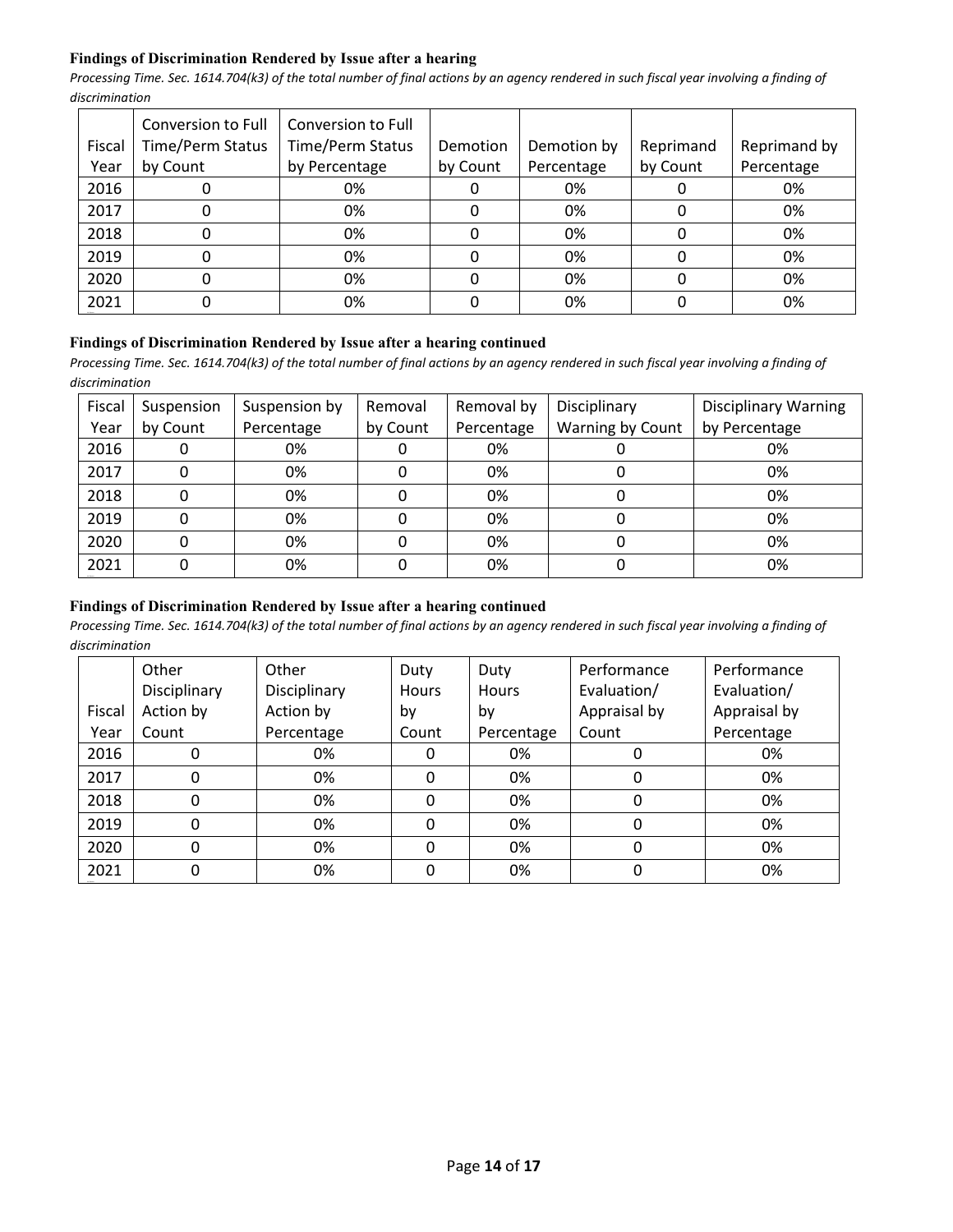## **Findings of Discrimination Rendered by Issue after a hearing continued**

*Processing Time. Sec. 1614.704(k3) of the total number of final actions by an agency rendered in such fiscal year involving a finding of discrimination*

|        | Examination/ | Examination/ | Non-Sexual | Non-Sexual    | Sexual     | Sexual        |
|--------|--------------|--------------|------------|---------------|------------|---------------|
| Fiscal | Test by      | Test by      | Harassment | Harassment by | Harassment | Harassment by |
| Year   | Count        | Percentage   | by Count   | Percentage    | by Count   | Percentage    |
| 2016   |              | 0%           |            | 0%            |            | 0%            |
| 2017   |              | 0%           |            | 0%            |            | 0%            |
| 2018   |              | 0%           |            | 0%            |            | 0%            |
| 2019   |              | 0%           |            | 0%            |            | 0%            |
| 2020   |              | 0%           |            | 0%            |            | 0%            |
| 2021   |              | 0%           |            | 0%            |            | 0%            |

#### **Findings of Discrimination Rendered by Issue after a hearing continued**

*Processing Time. Sec. 1614.704(k3) of the total number of final actions by an agency rendered in such fiscal year involving a finding of discrimination*

|        | Medical     | Medical       | Pay including | Pay including | Promotion/    | Promotion/    |
|--------|-------------|---------------|---------------|---------------|---------------|---------------|
| Fiscal | Examination | Examination   | overtime by   | overtime by   | Non-Selection | Non-Selection |
| Year   | by Count    | by Percentage | Count         | Percentage    | by Count      | by Percentage |
| 2016   |             | 0%            |               | 0%            |               | 0%            |
| 2017   |             | 0%            |               | 0%            |               | 0%            |
| 2018   |             | 0%            | 0             | 0%            | 0             | 0%            |
| 2019   |             | 0%            | 0             | 0%            | 0             | 0%            |
| 2020   |             | 0%            | 0             | 0%            | 0             | 0%            |
| 2021   |             | 0%            |               | 0%            |               | 0%            |

# **Findings of Discrimination Rendered by Issue after a hearing continued**

|        | Denied       | Denied        | <b>Directed</b> | Directed      | Reasonable    | Reasonable    |
|--------|--------------|---------------|-----------------|---------------|---------------|---------------|
| Fiscal | Reassignment | Reassignment  | Reassignment    | Reassignment  | Accommodation | Accommodation |
| Year   | by Count     | by Percentage | by Count        | by Percentage | by Count      | by Percentage |
| 2016   |              | 0%            |                 | 0%            |               | 0%            |
| 2017   |              | 0%            |                 | 0%            |               | 0%            |
| 2018   |              | 0%            |                 | 0%            |               | 0%            |
| 2019   |              | 0%            |                 | 0%            | O             | 0%            |
| 2020   |              | 0%            |                 | 0%            |               | 0%            |
| 2021   |              | 0%            |                 | 0%            |               | 0%            |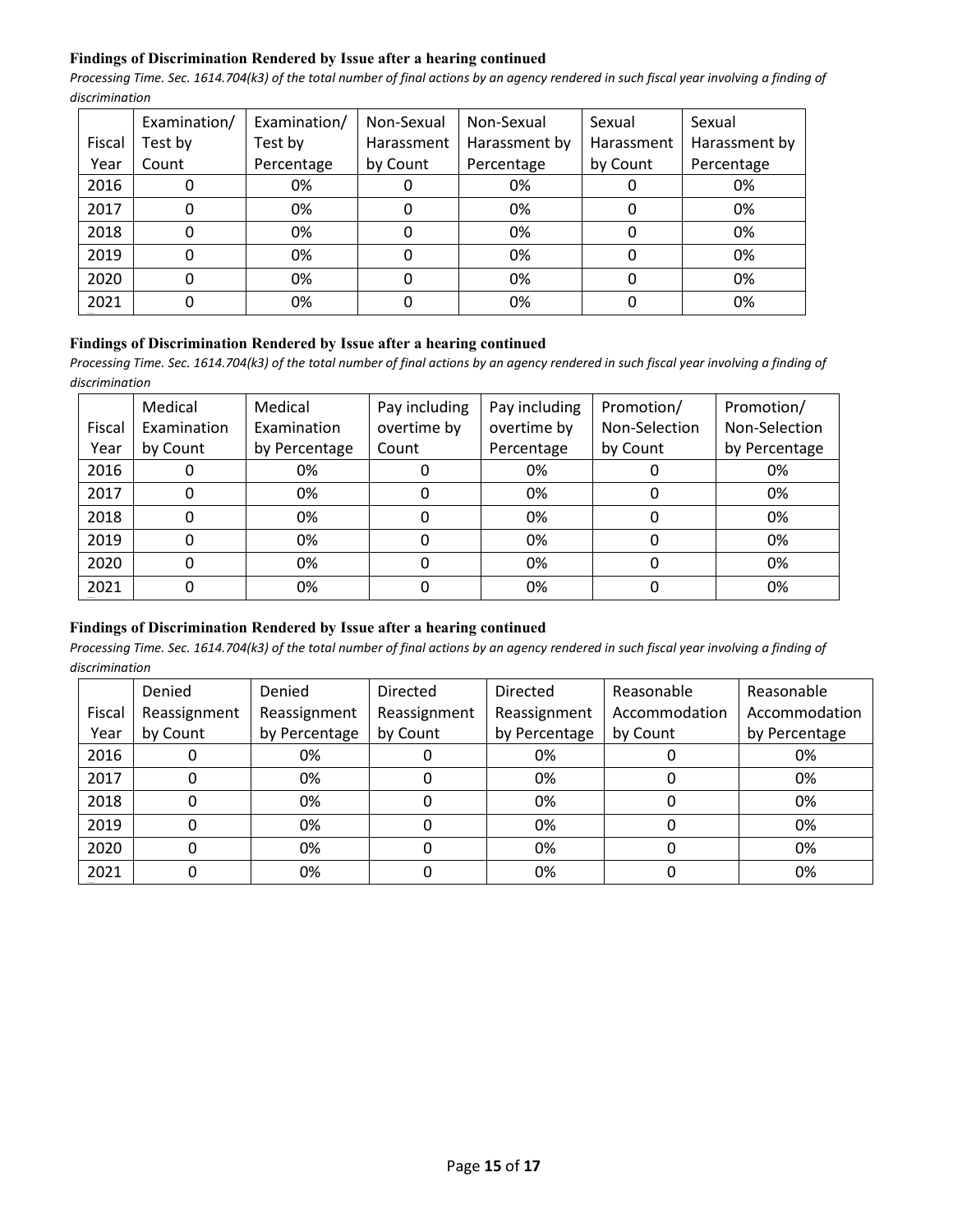## **Findings of Discrimination Rendered by Issue after a hearing continued**

*Processing Time. Sec. 1614.704(k3) of the total number of final actions by an agency rendered in such fiscal year involving a finding of discrimination*

|        |               |               | Religious     | Religious     |            |               |
|--------|---------------|---------------|---------------|---------------|------------|---------------|
| Fiscal | Reinstatement | Reinstatement | Accommodation | Accommodation | Retirement | Retirement by |
| Year   | by Count      | by Percentage | by Count      | by Percentage | by Count   | Percentage    |
| 2016   |               | 0%            |               | 0%            |            | 0%            |
| 2017   |               | 0%            |               | 0%            |            | 0%            |
| 2018   |               | 0%            |               | 0%            |            | 0%            |
| 2019   |               | 0%            |               | 0%            |            | 0%            |
| 2020   |               | 0%            |               | 0%            |            | 0%            |
| 2021   |               | 0%            |               | 0%            |            | 0%            |

#### **Findings of Discrimination Rendered by Issue after a hearing continued**

*Processing Time. Sec. 1614.704(k3) of the total number of final actions by an agency rendered in such fiscal year involving a finding of discrimination*

| Fiscal | Sex-Stereo      | Sex-Stereo typing | Telework | Telework by | Termination | Termination by |
|--------|-----------------|-------------------|----------|-------------|-------------|----------------|
| Year   | typing by Count | by Percentage     | by Count | Percentage  | by Count    | Percentage     |
| 2016   |                 | 0%                |          | 0%          |             | 0%             |
| 2017   |                 | 0%                |          | 0%          |             | 0%             |
| 2018   |                 | 0%                |          | 0%          |             | 0%             |
| 2019   |                 | 0%                |          | 0%          |             | 0%             |
| 2020   |                 | 0%                |          | 0%          |             | 0%             |
| 2021   |                 | 0%                |          | 0%          |             | 0%             |

## **Findings of Discrimination Rendered by Issue after a hearing continued**

*Processing Time. Sec. 1614.704(k3) of the total number of final actions by an agency rendered in such fiscal year involving a finding of discrimination*

|        | Terms/        | Terms/        | Time and   | Time and   |          |            |       |            |
|--------|---------------|---------------|------------|------------|----------|------------|-------|------------|
|        | Conditions of | Conditions of | Attendance | Attendance | Training | Training   | Other | Other      |
| Fiscal | Employment    | Employment    | by         | by         | by       | by         | by    | by         |
| Year   | by Count      | by Percentage | Count      | Percentage | Count    | Percentage | Count | Percentage |
| 2016   | 0             | 0%            |            | 0%         | 0        | 0%         |       | 0%         |
| 2017   | 0             | 0%            | 0          | 0%         | $\Omega$ | 0%         | Ω     | 0%         |
| 2018   | 0             | 0%            | 0          | 0%         | 0        | 0%         |       | 0%         |
| 2019   | 0             | 0%            | 0          | 0%         | 0        | 0%         |       | 0%         |
| 2020   | 0             | 0%            | 0          | 0%         | 0        | 0%         |       | 0%         |
| 2021   | 0             | 0%            |            | 0%         | 0        | 0%         |       | 0%         |

# **Pending Complaints Filed in Previous Fiscal Years by Status**

*Processing Time. Sec. 1614.704(l) of the total number of complaints pending for any length of time in such fiscal year*

| Fiscal | Total complaints from previous fiscal years data | Total complainants |
|--------|--------------------------------------------------|--------------------|
| Year   |                                                  |                    |
| 2016   | 26                                               | 26                 |
| 2017   | 32                                               | 32                 |
| 2018   | 41                                               | 37                 |
| 2019   | 33                                               | 31                 |
| 2020   | 31                                               | 29                 |
| 2021   | 37                                               | 34                 |